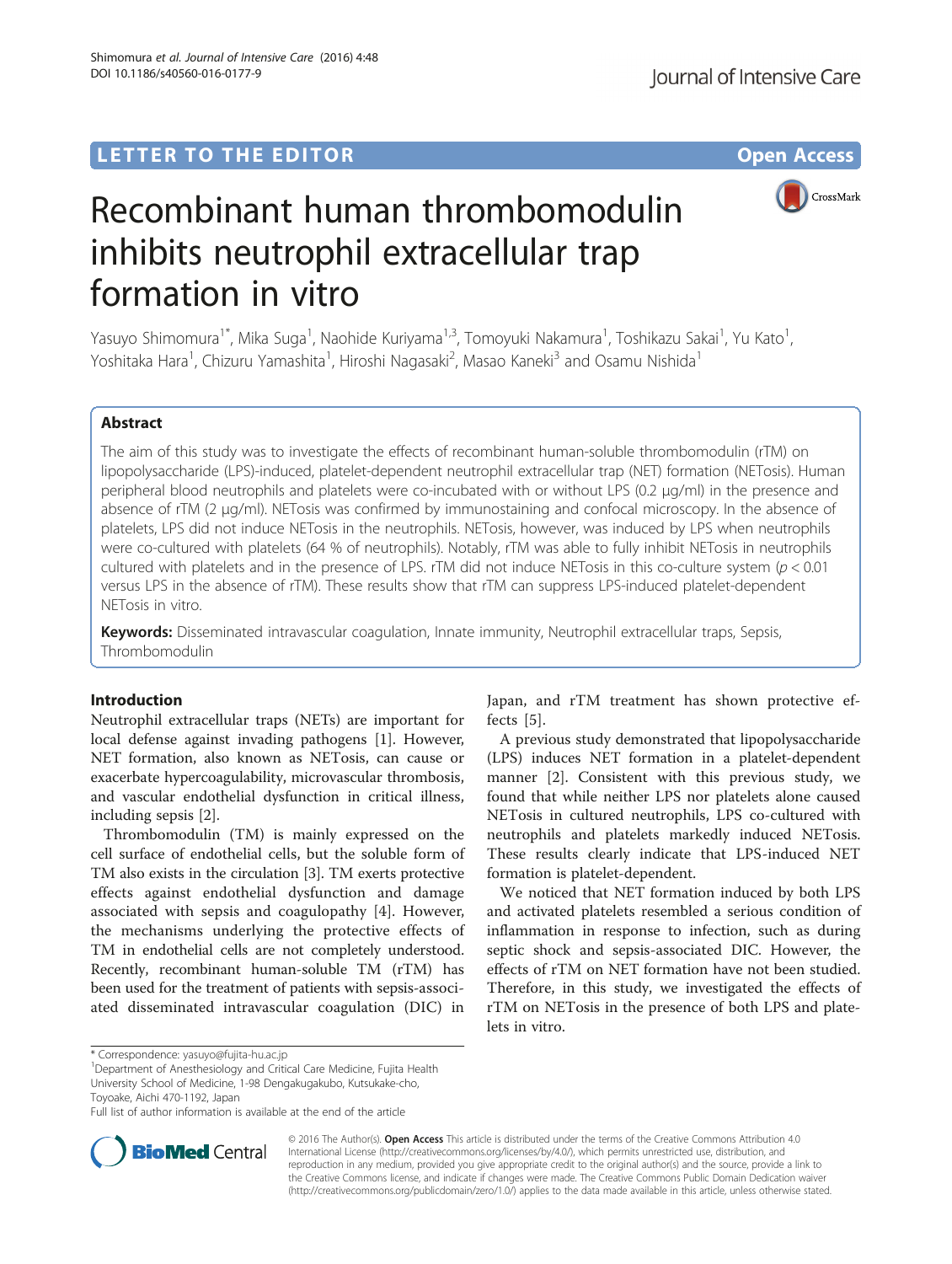## <span id="page-1-0"></span>Isolation of human neutrophils and platelets

Peripheral blood was collected in EDTA-containing Vacutainers from ten healthy volunteers. Neutrophils were isolated using Polymorphprep (Axis-Shield, Dundee, UK). For platelet isolation, 2 ml of whole blood containing 3.2 % sodium citrate solution was centrifuged at 300 g for 5 min at 4 °C. Platelet-rich plasma was centrifuged at 1000 g for 15 min at 4  $^{\circ}$ C, the supernatants were removed, and the cell pellets were resuspended in PBS.

## In vitro NET formation

In vitro NETosis was induced as previously described [\[6](#page-3-0)] with minor modifications. In brief, neutrophils  $(5 \times 10^4)$ were incubated in PBS containing 10 % fetal bovine serum with or without platelets  $(5 \times 10^5)$ . LPS (*Escheri-chia coli* 0111 125-05201 Wako Pure Chemical Induschia coli 0111, 125-05201, Wako Pure Chemical Industries, Ltd., Osaka, Japan) was added at 0.2 μg/ml to stimulate cells. To investigate the effect of rTM on the inhibition of NETosis, incubated cells were treated with rTM (2, 10, or 50 μg/ml (39, 192, or 960 nM), ART-123,



resuspended in 100 μl of PBS containing 10 % fetal bovine serum. Cultured cells (neutrophils alone or with platelets) were incubated with or without LPS (0.2 μg/ml) in the presence or absence of rTM (2 μg/ml). Immunostaining for MPO and histone H2A.X was performed, and nuclei were stained with DAPI. a-d Normal neutrophils were cultures alone (a), with LPS alone (b), with platelets alone (c), or co-cultured with platelets and LPS (d). e-f rTM was added to the co-culture of neutrophils and platelets with (e) or without LPS (f). Arrows indicate neutrophils that underwent NETosis. Blue, DAPI; green, MPO; red, histone H2A.X; yellow, merged signals. Magnification:  $\times$ 63, scale bar = 10 µm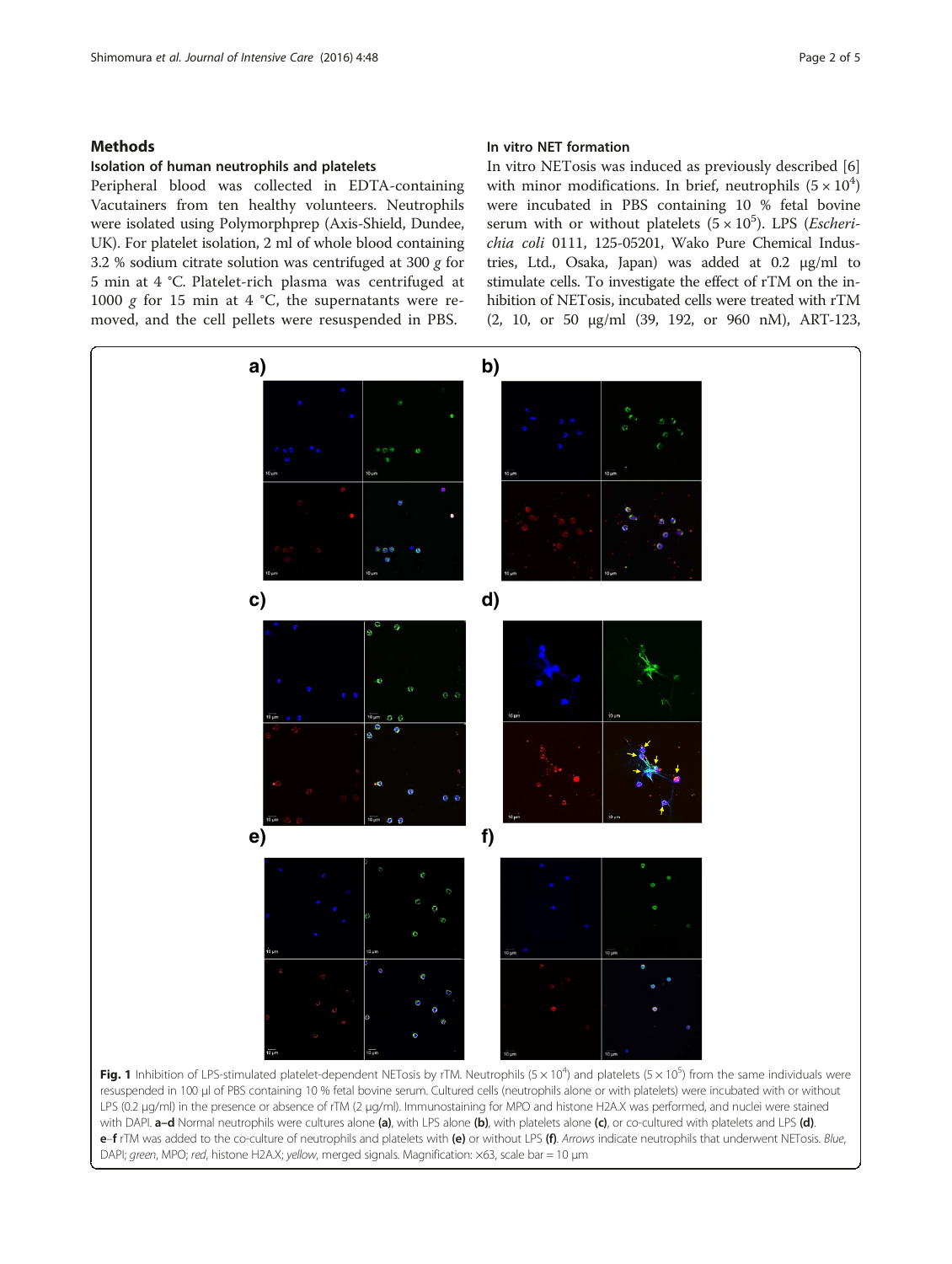provided by Asahi Kasei Pharma Corp., Tokyo, Japan) immediately after LPS stimulation and incubated for 30 min at 37 °C in 5 %  $CO<sub>2</sub>$ . rTM concentrations were chosen based on previous studies [\[7, 8](#page-3-0)]. Clinically, rTM (0.06 mg/kg) was administered intravenously once daily for six consecutive days, and Cmax (maximum plasma drug concentration) reached 1600 ng/ml [\[7\]](#page-3-0). Furthermore, previous studies used rTM concentrations of 2 or 20 μg/ml in vitro [\[8](#page-3-0)]. Therefore, rTM was added at the concentrations of 2, 10, or 50 μg/ml in this study.

## Immunostaining and confocal microscopy

Cells were stained with an anti-myeloperoxidase (MPO) (ab45977, Abcam, Cambridge, MA, USA) or histone H2A.X antibody (sc-54607, Santa Cruz Biotechnology, Santa Cruz, CA, USA), followed by species-specific secondary antibodies conjugated with Alexa Fluor Dyes (Invitrogen, Life Technologies Japan, Tokyo, Japan). DNA was stained with DAPI (D1306, Invitrogen, Life Technologies). NETosis was evaluated by the release of MPO, histone H2A.X, and DNA from the neutrophils using a confocal microscope (LSM 710 confocal microscope; Carl Zeiss MicroImaging, Jena, Germany). The numbers of NETs and total neutrophils were counted, and the percentage of NETs in the total neutrophils was calculated as previously described [\[9](#page-3-0), [10](#page-4-0)].

#### Statistical analyses

The percentage of NETs was expressed as median with interquartile range (IQR) and compared using the Kruskal-Wallis one-way analysis of variance on ranks.

## Results

The number of neutrophils was counted in the observation view field of a microscope image.

LPS did not induce NETosis when neutrophils were not co-cultured with platelets. Without LPS stimulation, NETosis did not occur in the co-culture of neutrophils and platelets (Fig. [1a](#page-1-0)–c). However, when neutrophils cultured in the presence of platelets were stimulated by LPS, neutrophils released chromatin (observed by histone H2A.X staining) lined with granular components (observed by MPO staining), creating fibrous nets in the cytoplasm. These observations confirmed that neutrophils emitted NETs (Fig. [1d\)](#page-1-0). This confirms previous observations showing that the NETosis induced by LSP is platelet-dependent [\[2](#page-3-0)].

To investigate the effect of rTM on LPS-induced platelet-dependent NETosis, rTM was added to the coculture of neutrophils and platelets. In the presence of rTM  $(2, 10, or 50 µg/ml)$ , LPS failed to induce NETosis. Our results showed that rTM at 2 μg/ml was sufficient to block LPS-induced NETosis (Fig. [1e\)](#page-1-0). The results showed that rTM inhibited the LPS-induced platelet-

dependent NETosis, as indicated by the unchanged intracellular localization of DNA, MPO, and H2A.X (Fig. [1e\)](#page-1-0). On the other hand, rTM did not induce NETo-sis in the absence of LPS (Fig. [1f](#page-1-0)).

Quantification of NETosis in the co-culture of neutrophils and platelets revealed that the addition of LPS to the neutrophil-platelet co-culture induced NETosis in 64 % of neutrophils (IQR, 36–82 %) (Fig. 2). However, rTM at 2 μg/ml was sufficient to block LPS-induced NETosis to 0 % (IQR, 0.0–0.03 %]) ( $p < 0.01$  versus LPS alone) (Fig. 2). Together, our findings demonstrate that rTM is capable of suppressing NETosis in vitro.

## **Discussion**

Our results showed that LPS stimulation did not induce NETosis from neutrophils without co-culture with platelets. These results are consistent with findings from a previous study [\[2](#page-3-0)]. Importantly, our study revealed that LPS-induced platelet-dependent NETosis was inhibited by rTM.

NETosis in the microvasculature is an important molecular event causing endothelial dysfunction [[2\]](#page-3-0). Our data raise the possibility that endogenous TM both in



Fig. 2 Quantification of inhibition of LPS-stimulated platelet-dependent NETosis by rTM. Neutrophils and platelets were isolated from 11 healthy adult volunteers and treated and stained as in Fig. [1.](#page-1-0) Quantification of NETosis was performed by counting the numbers of neutrophils that underwent NETosis and those of total neutrophils in the co-culture of neutrophils and platelets. Neutrophil and platelet treatment groups were control/untreated ( $n = 10$ ), LPS alone ( $n = 10$ ), LPS in the presence of rTM ( $n = 10$ ), and rTM alone ( $n = 3$ ). Data are shown as the median with interquartile range. Kruskal-Wallis one-way analysis of variance on ranks ( $p$  < 0.01 versus control and rTM treatment,  $n = 11$  individuals)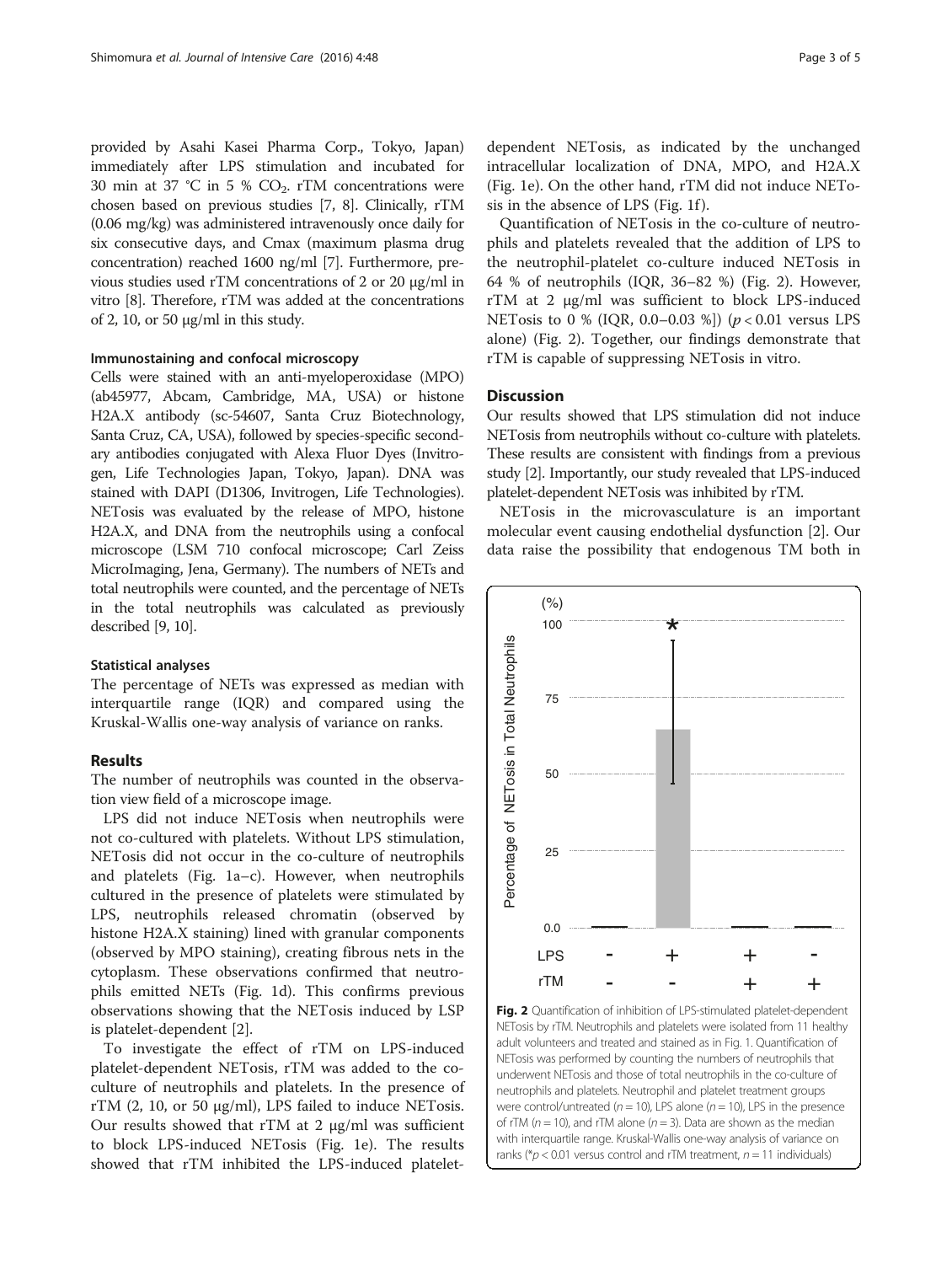<span id="page-3-0"></span>the endothelial cells and in the circulation (the soluble form of TM) may decrease NETosis and thereby prevent endothelial dysfunction contributing to the improvements in the clinical outcome of patients with sepsisassociated DIC.

Yipp et al. described two types of NETosis that occur via two distinct pathways [[11](#page-4-0)]. Phorbol 12-myristate 13 acetate-induced NETosis is associated with nicotinamide adenine dinucleotide phosphate oxidase-dependent cellular death. This pathway requires hours for release of NETs. In contrast, microbial exposure or LPS-induced NETosis occurs rapidly (<30 min) [2, [12](#page-4-0)]. Moreover, the direct interaction of activated platelets with neutrophils causes NETosis, particularly when platelets are activated via Toll-like receptor (TLR) 4-mediated signaling [2]. Coagulopathy is an integral component of the development of severe sepsis. To investigate the effects of rTM on NETosis, we therefore used the LPS-stimulated platelet-dependent NETosis, a clinically relevant model of NETs in the context of coagulopathy and sepsis.

As a limitation of these in vitro experiments, however, the mechanisms of the rTM-mediated inhibition of NETosis are not clear and remain to be determined. It is possible that rTM may exert an inhibitory effect against TLR4-mediated signaling. We are currently attempting to clarify the mechanisms by which rTM inhibits LPSinduced NETosis.

Our findings suggest that rTM and possibly endogenous TM may have a novel role in the regulation of NETosis. These data raise the possibility that the inhibition of NETosis may contribute to the protective effects of rTM in patients with sepsis and/or DIC. Further studies are required to determine whether rTM inhibits NETosis in vivo in patients with sepsis and/or DIC.

#### Abbreviations

Cmax, maximum plasma drug concentration; DIC, disseminated intravascular coagulation; IQR, interquartile range; LPS, lipopolysaccharide; MPO, myeloperoxidase; NETs, neutrophil extracellular traps; rTM, recombinant human-soluble thrombomodulin; TLR, Toll-like receptor

#### Acknowledgements

This work was supported in part by the Grants-in-Aid for Scientific Research (C), JSPS, Japan (Grant # 25462418), and a research grant (2), Fujita Academy, Japan.

#### Funding

The authors were supported by JSPS KAKENHI for data collections and analysis.

#### Availability of data and materials

The datasets supporting the conclusions of this article are included within the article.

#### Authors' contributions

YS designed, performed all of the experiments, and wrote the manuscript. MS, NK, TN, TS, YK, and YH performed the research. CY and HN assisted with the experiments. ON conceived the project and secured funding, and ON and MK participated in the study design and manuscript writing. All authors read and approved the final manuscript.

#### Authors' information

YS is a senior assistant professor. MS, TN, and YH are assistant professors, and ON is a professor and chairman of the Department of Anesthesiology and Critical Care Medicine, Fujita Health University School of Medicine. NK is an assistant professor in the Department of Anesthesiology and Critical Care Medicine, Fujita Health University School of Medicine, and a research fellow in the Department of Anesthesia, Critical Care and Pain Medicine, Massachusetts General Hospital, Harvard Medical School. TS is a student at the Fujita Health University Graduate School of Medicine. YK is a student at the Fujita Health University Graduate School of Health Sciences. CY is an associate professor at the Fujita Health University Hospital. HN is a professor at the Department of Physiology I, Fujita Health University School of Medicine. MK is an associate professor at the Department of Anesthesia, Critical Care and Pain Medicine, Massachusetts General Hospital, Harvard Medical School.

#### Competing interests

YS received an honorarium for a lecture from Asahi Kasei Pharma Corporation (Tokyo, Japan). The other authors have no conflict of interest. Asahi Kasei Pharma Corporation provided recombinant human-soluble thrombomodulin (ART-123). The investigation was investigator-initiated, and the provider was not involved in the study design or conduct and had no role in manuscript preparation.

#### Consent for publication

Not applicable.

#### Ethics approval and consent to participate

The study was approved by the Institutional Review Board of Fujita Health University (#09-157). Neutrophils and platelets were isolated from the peripheral blood of healthy volunteer donors who gave informed consent.

#### Author details

<sup>1</sup>Department of Anesthesiology and Critical Care Medicine, Fujita Health University School of Medicine, 1-98 Dengakugakubo, Kutsukake-cho, Toyoake, Aichi 470-1192, Japan. <sup>2</sup>Department of Physiology I, Fujita Health University School of Medicine, 1-98 Dengakugakubo, Kutsukake-cho, Toyoake 470-1192, Japan. <sup>3</sup>Department of Anesthesia, Critical Care and Pain Medicine, Massachusetts General Hospital, Harvard Medical School, 149 13th Street, Charlestown, MA 02129, USA.

## Received: 17 December 2015 Accepted: 18 July 2016 Published online: 22 July 2016

#### References

- Brinkmann V, Reichard U, Goosmann C, Fauler B, Uhlemann Y, Weiss DS, et al. Neutrophil extracellular traps kill bacteria. Science. 2004;303:1532–5.
- 2. Clark SR, Ma AC, Tavener SA, McDonald B, Goodarzi Z, Kelly MM, et al. Platelet TLR4 activates neutrophil extracellular traps to ensnare bacteria in septic blood. Nat Med. 2007;13:463–9.
- 3. Ohlin AK, Larsson K, Hansson M. Soluble thrombomodulin activity and soluble thrombomodulin antigen in plasma. J Thromb Haemost. 2005;3:976–92.
- 4. Schouten M, Wiersinga WJ, Levi M, van der Poll T. Inflammation, endothelium, and coagulation in sepsis. J Leukoc Biol. 2008;83:536–45.
- Yamakawa K, Ogura H, Fujimi S, Morikawa M, Ogawa Y, Mohri T, et al. Recombinant human soluble thrombomodulin in sepsis-induced disseminated intravascular coagulation: a multicenter propensity score analysis. Intensive Care Med. 2013;39:644–52.
- 6. Caudrillier A, Kessenbrock K, Gilliss BM, Nguyen JX, Marques MB, Monestier M, et al. Platelets induce neutrophil extracellular traps in transfusion-related acute lung injury. J Clin Invest. 2012;122:2661–71.
- 7. Tsuruta K, Yamada Y, Serada M, Tanigawara Y. Model-based analysis of covariate effects on population pharmacokinetics of thrombomodulin alfa in patients with disseminated intravascular coagulation and normal subjects. J Clin Pharmacol. 2011;51:1276–85.
- 8. Saigo K, Mori C, Iwamoto S, Shirai K, Uematsu T, Takenokuchi M, et al. Recombinant thrombomodulin does not impair neutrophil functions. J Thromb Thrombolysis. 2015;39:536–8.
- 9. Buchanan JT, Simpson AJ, Aziz RK, Liu GY, Kristian SA, Kotb M, et al. DNase expression allows the pathogen group A Streptococcus to escape killing in neutrophil extracellular traps. Curr Biol. 2006;16:396–400.